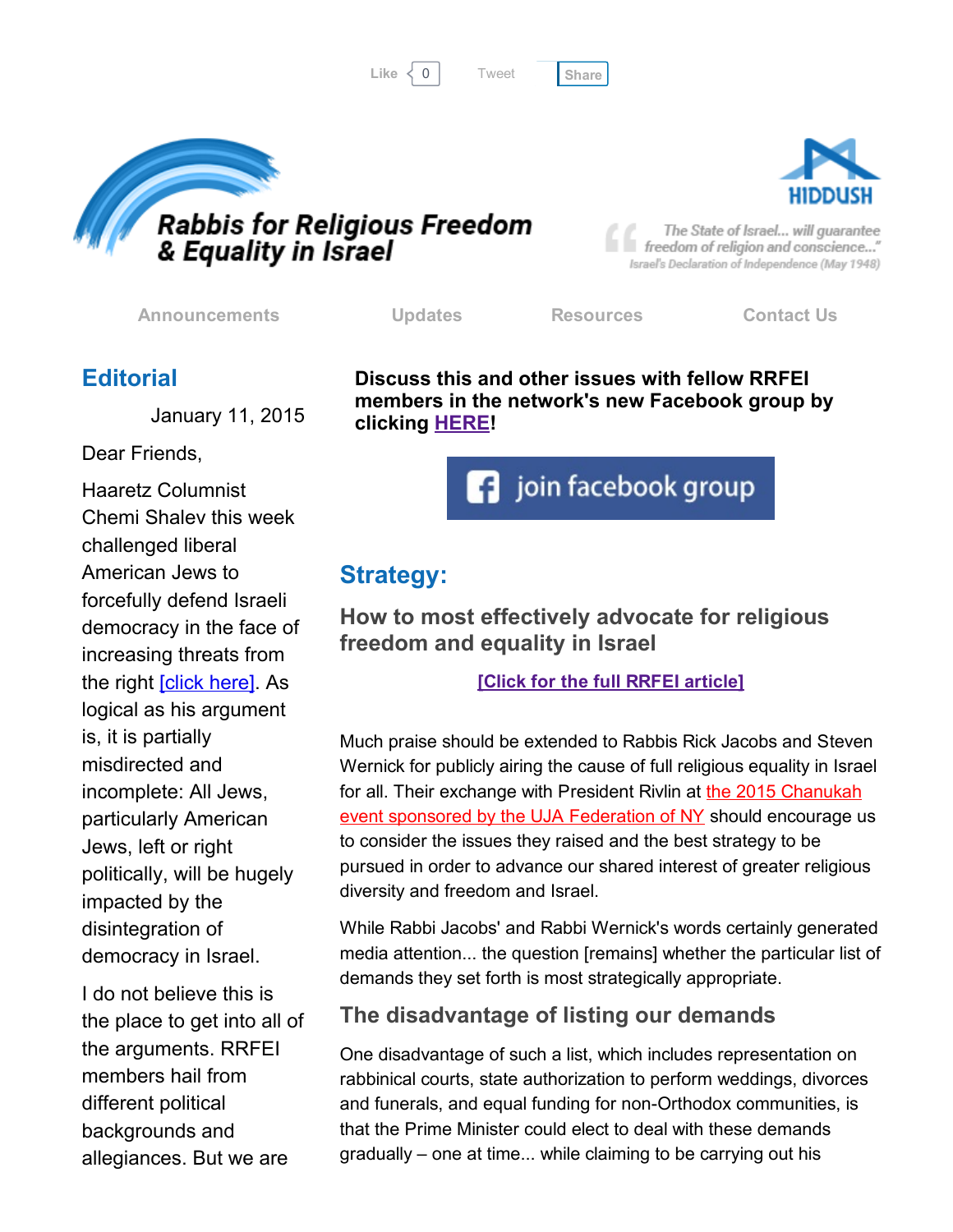united by our belief in the ultimate benefit to the Jewish people of an Israel untethered from a single expression of Judaism. RRFEI is dedicated to the future of Israel and the Jewish people by supporting a disconnect between the government of Israel and the future of Judaism. The State of Israel should nurture Judaism without siding, indeed specifically by failing to prefer, a single stream or movement.

We welcome two Supreme Court decisions that you can read about in the links provided: to allow women to become directors of rabbinical courts [click [here\]](http://www.jpost.com/Israel-News/High-Court-rules-women-can-apply-to-be-director-of-rabbinical-courts-440841), and to insist that the rabbinate provide the names of rabbis whom the Chief Rabbinate uses to vouch for the Jewish background of diaspora Jews [click [here\].](http://www.timesofisrael.com/rabbinate-ordered-to-make-public-its-list-of-acceptable-diaspora-rabbis/) Both of these will strengthen Israel's democracy and enable a more robust Judaism.

Israel's President, Reuven Rivlin, has seemingly changed his commitment to pluralism and expecting our gratitude and patience on all other matters. He could present his initiatives as tangible progress, thereby deflating the push on the major issues...

... An indication of this pitfall could be seen back in 2013 during the JFNA General Assembly, as well as during the subsequent Reform movement's Biennial at the end of that same year, when Netanyahu focused his message... on his initiatives regarding the Robinson's Arch section of the Kotel. His words were met with great appreciation and applause, precluding (in both instances) any opportunity to address the audiences' priorities...

[Click for full [version\]](http://rrfei.org/2016/01/strategy-how-to-most-effectively-advocate-for-religious-freedom-and-equality-in-israel/)

# Considering potential priorities

Some demands are less realistic than others, which is important to consider. For example, it is not very realistic to expect that non-Orthodox rabbis will be represented on rabbinic courts in Israel. In fact, the position of the Reform and Conservative movements in Israel is to settle, for the time being, for a parallel civil path. This would consist of civil marriage and divorce, of allowing couples whatever religious ceremonies they prefer without interference from the State...

### Other issues, like performing funerals, are actually less a matter of pluralism in Israel than a matter of nonimplementation of existing laws. The 1996 law regarding the right to an alternative civil burial was passed by the Knesset, but only a handful of such cemeteries were established. In these cemeteries, rabbis of all denominations may perform burial services. The State Comptroller has criticized the abysmal implementation of this law in very harsh language. Renewed deliberation on this matter is being debated...

Ironically, when it comes to conversions, it is the Modern Orthodox who are currently denied official recognition, such as the independent conversion courts running under the name of 'Giyur k'Halakha.' These rabbis find themselves treated no differently than their Reform and Conservative counterparts. Reform and Conservative conversions performed in Israel, for some years now, entitle the converts to be registered as Jews...

Unfortunately, these same converts who are registered as 'Jewish' by the State cannot get married as Jews in Israel, but neither can non-Orthodox converts or modern Orthodox converts who converted in the USA. If advocates of religious freedom and equality were to focus strategically upon the right to... marry –this would empower us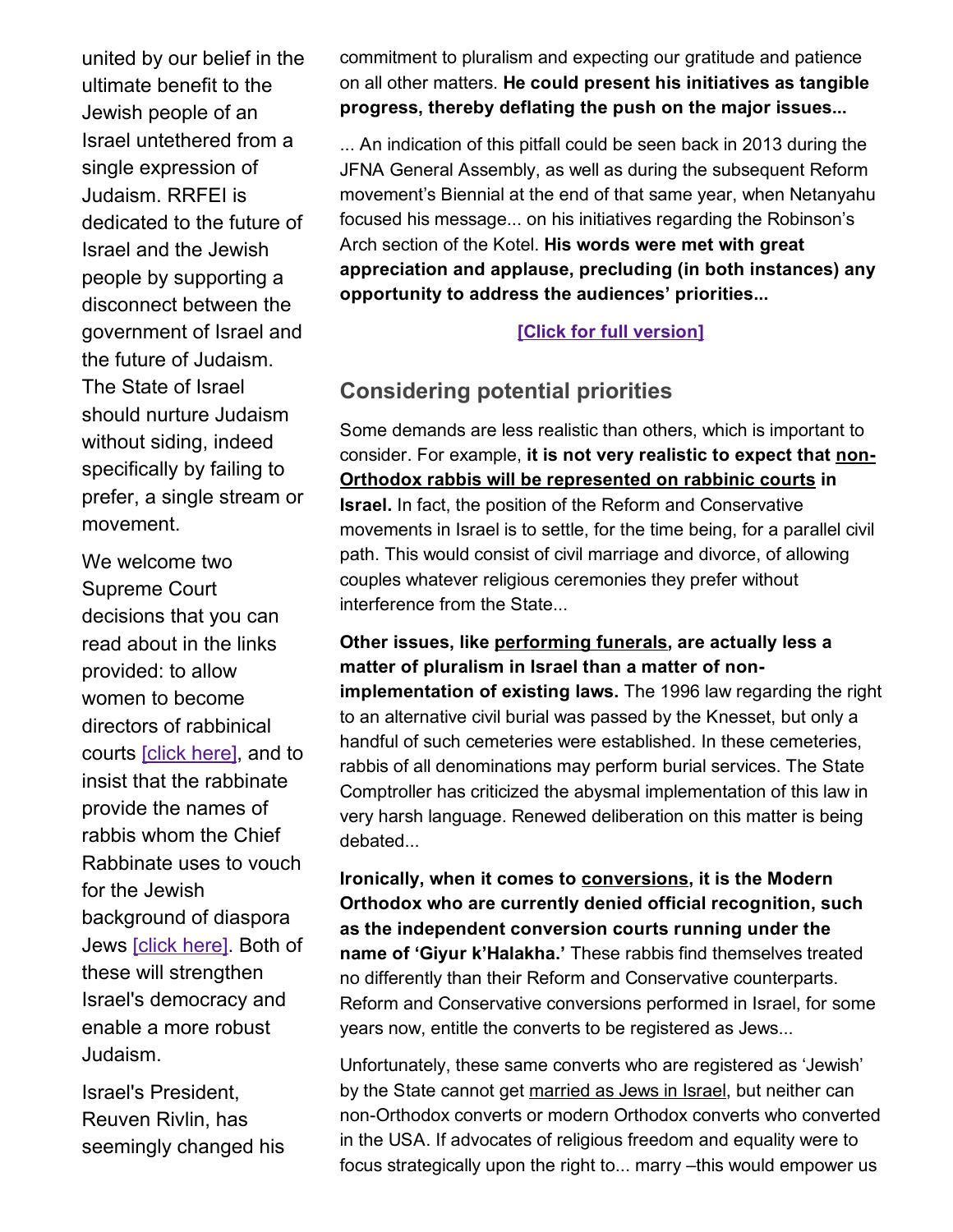tune regarding liberal Jewish streams. But has he redirected his actions and intentions? As you will see in this week's article, apparently not yet. Prime Minister Netanyahu, too, continues to strengthen his political alliance with certain segments of the Jewish community, while ostracizing others. He threatens, or perhaps even rejects, the Founders' vision of a Jewish state for the entire Jewish people.

I daresay that every member of RRFEI sees Israel as central to the future of the Jewish people. But how to achieve the goal? Ours is a sacred mission, perhaps even a messianic vision, for a sovereign state in which Jews and Judaism will flourish free of political intervention. Please let us hear your voice in the cause.

We look forward to hearing from you at: [organizers@rrfei.org,](mailto:organizers@rrfei.org) and in our FB group: [click [here\]](https://www.facebook.com/groups/132239560451232/)

B'yedidut,

**Mark** 

to frame the debate as a matter of wider appeal... Freedom of marriage is not just a matter of religious pluralism, but truly a core civil rights issue...

#### [Click for full [version\]](http://rrfei.org/2016/01/strategy-how-to-most-effectively-advocate-for-religious-freedom-and-equality-in-israel/)

## Focusing on marriage freedom

Strategically, we believe the issue of marriage freedom ought to be the primary focus for our efforts in Israel, in the USA, and across the Jewish world. Rather than presenting lengthy lists of demands, which often turn out to be as weak as their weakest items, we should be focusing on one key, symbolic and highly critical issue. Doing so would not only advance the rights of the streams, but also endear the non-Orthodox movements and their Modern Orthodox partners to Israeli society. We would demonstrate that what motivates us is not simply self-interest, but rather a shared vision of a religiously diverse and free society...

We would love to hear back from you about this strategy, and speak further with you about how to get involved: *[organizers@rrfei.org](mailto:organizers@rrfei.org)* 

# Analysis:

President Rivlin's response to Rabbi Jacobs' & Rabbi Wernick's demands for religious equality in Israel

#### [Click for the full RRFEI [article\]](http://rrfei.org/2016/01/analysis-president-rivlins-response-to-rabbi-jacobs-rabbi-wernicks-demands-for-religious-equality-in-israel/)

Ever since Chanukah, there has been a lot of media traffic regarding President Rivlin's "change of heart" as to non-Orthodox Judaism. Much of it focused on the Chanukah event sponsored by the UJA [Federation](https://www.youtube.com/watch?v=kA8ZIaIGiQ0) of NY, which brought together rabbis of different denominations to listen to President Rivlin, following "introductions" by Rabbi Rick Jacobs, head of the Reform Movement, and Rabbi Steven Wernick, head of the Conservative Movement... Both Rabbis Jacobs and Wernick are to be applauded for their commitment to having religious freedom become a reality in the State of Israel...

Below, we will try to unpack the encounter and related events and consider its actual substance, regarding whether we are indeed witnessing a change of heart on President Rivlin's part, and what this exchange may suggest for future strategy in this arena. As you will see below, the specific issues raised with Rivlin were: that Reform and Conservative rabbis should be officially allowed to sit on rabbinical courts, perform weddings, funerals and conversions, and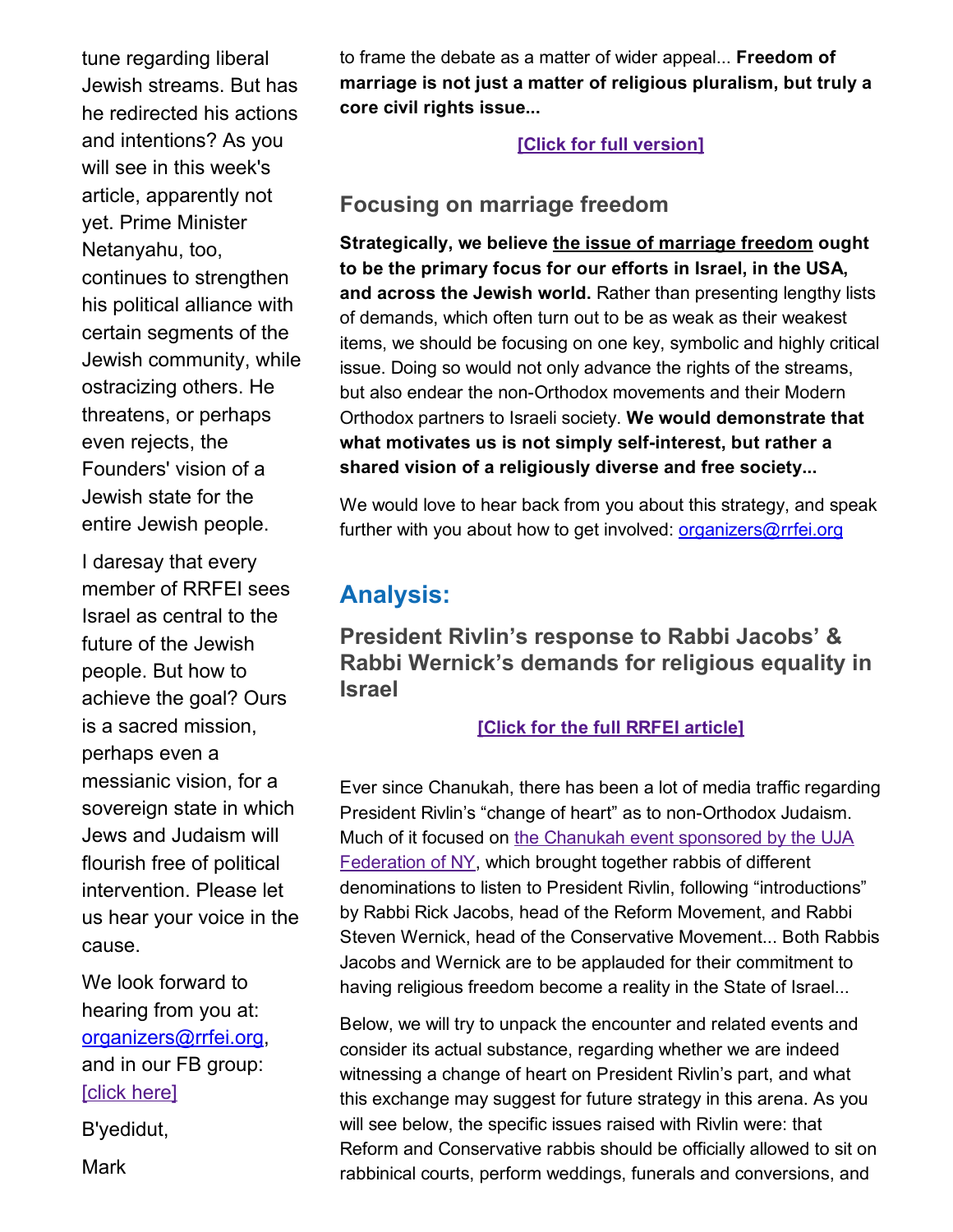| facebook | email |
|----------|-------|
|----------|-------|

## **Resources**

- Chief Rabbi Lau attacks Bennett over [pluralism](http://rrfei.org/resources/chief-rabbi-lau-slams-minister-bennett-winter-2015/)
- J-REC / AJC [Mission](http://rrfei.org/resources/ajc-j-rec-mission-to-israel-winter-2015/) to **Israel**
- Giyur [K'halacha](http://rrfei.org/resources/giyur-khalacha-summer-2015/)  $\bullet$
- Acts of [violence](http://rrfei.org/resources/acts-of-violence-summer-2015/)
- Kashrut [regulations](http://rrfei.org/resources/kashrut-regulations-for-hotels-spring-2015/) for hotels and event halls

## Contact us

email: [organizers@rrfei.org](mailto:organizers@rrfei.org) Phone (US): 646-334-5636 Phone (Isr): 054-779-1179

## Not yet a member?

Please [register](http://rrfei.org/about/registration/) here »

receive state funding for their congregations in Israel. President Rivlin responded that he "believe[s] it is very important for the State of Israel to show full respect and sensitivity to all American Jews," and that nobody should deny another's Jewishness. The President's words drew praise from many in the non-Orthodox world.

As we know, "the devil is in the details," and breaking down each speaker's terminology and comparing their use of language is very instructive, for this casts a clearer light upon President Rivlin's response to the two American rabbis.

| American rabbis welcoming                                                                                                                                                                                                                                                                                                                                                                                                                                                                | <b>President Rivlin's response to</b>                                                                                                                                                                                                                                                                                                                                                                                                                                                                         |
|------------------------------------------------------------------------------------------------------------------------------------------------------------------------------------------------------------------------------------------------------------------------------------------------------------------------------------------------------------------------------------------------------------------------------------------------------------------------------------------|---------------------------------------------------------------------------------------------------------------------------------------------------------------------------------------------------------------------------------------------------------------------------------------------------------------------------------------------------------------------------------------------------------------------------------------------------------------------------------------------------------------|
| <b>President Rivlin</b>                                                                                                                                                                                                                                                                                                                                                                                                                                                                  | <b>American Jewry</b>                                                                                                                                                                                                                                                                                                                                                                                                                                                                                         |
| Rabbi Rick Jacobs: The time is<br>long overdue for equality to reign<br>throughout the State of Israel,<br>and because of our deep love for<br>and commitment to the ideals of<br>Israel, we insist on equality, not<br>just at the Kotel (at the Western<br>Wall), but also in rabbinical<br>courts, under the bridal canopy,<br>at funerals and conversions, and                                                                                                                       | <b>President Rivlin: The Jewish</b><br>communities of the United<br>States also have their own<br>special flame and their own<br>special character. I believe it is<br>very important for the State of<br>Israel to show full respect and<br>sensitivity to all American Jews.<br>It is important that we<br>remember that we are all one                                                                                                                                                                     |
| the founding and funding of our<br>congregations It cannot be<br>that the great ingathering of the<br>exiles will result in the only<br>democratic state in the world that<br>formally does not grant equal<br>rights to the majority of the<br>Jewish people.                                                                                                                                                                                                                           | family. All feeling ahavat Yisrael<br>- the love of Israel. That simple<br>love for all the Jewish people of<br>all groups and all streams. I<br>know that all of the communities<br>represented here share ahavat<br>Yisrael and a deep commitment<br>to the future of the Jewish                                                                                                                                                                                                                            |
| Rabbi Steven Wernick:  the<br>challenges that we believe are<br>important both for our Jewish<br>brethren in Israel, as well as for<br>us in the Diaspora. And that is<br>having the sense when we come<br>to Israel, when we talk about<br>Israel, when we advocate and<br>support Israel, that Israel is<br>indeed the homeland for all the<br>Jewish people; that all of us – no<br>matter which methodology,  it<br>is one that is acknowledged,<br>accepted and supported with full | people and to the positive image<br>of the State of Israel. We must<br>never forget that even the major<br>differences between us are an<br>honest expression of concern<br>shared by all of us, whether<br>Orthodox, Reform or<br>Conservative Jews of the<br>United States and Jews of Israel<br>- left and right $-$ right and left $-$<br>conservative and liberal - we all<br>share concern for the Jewish<br>people all around the world. We<br>can, and we should, argue<br>aggressively, but from the |